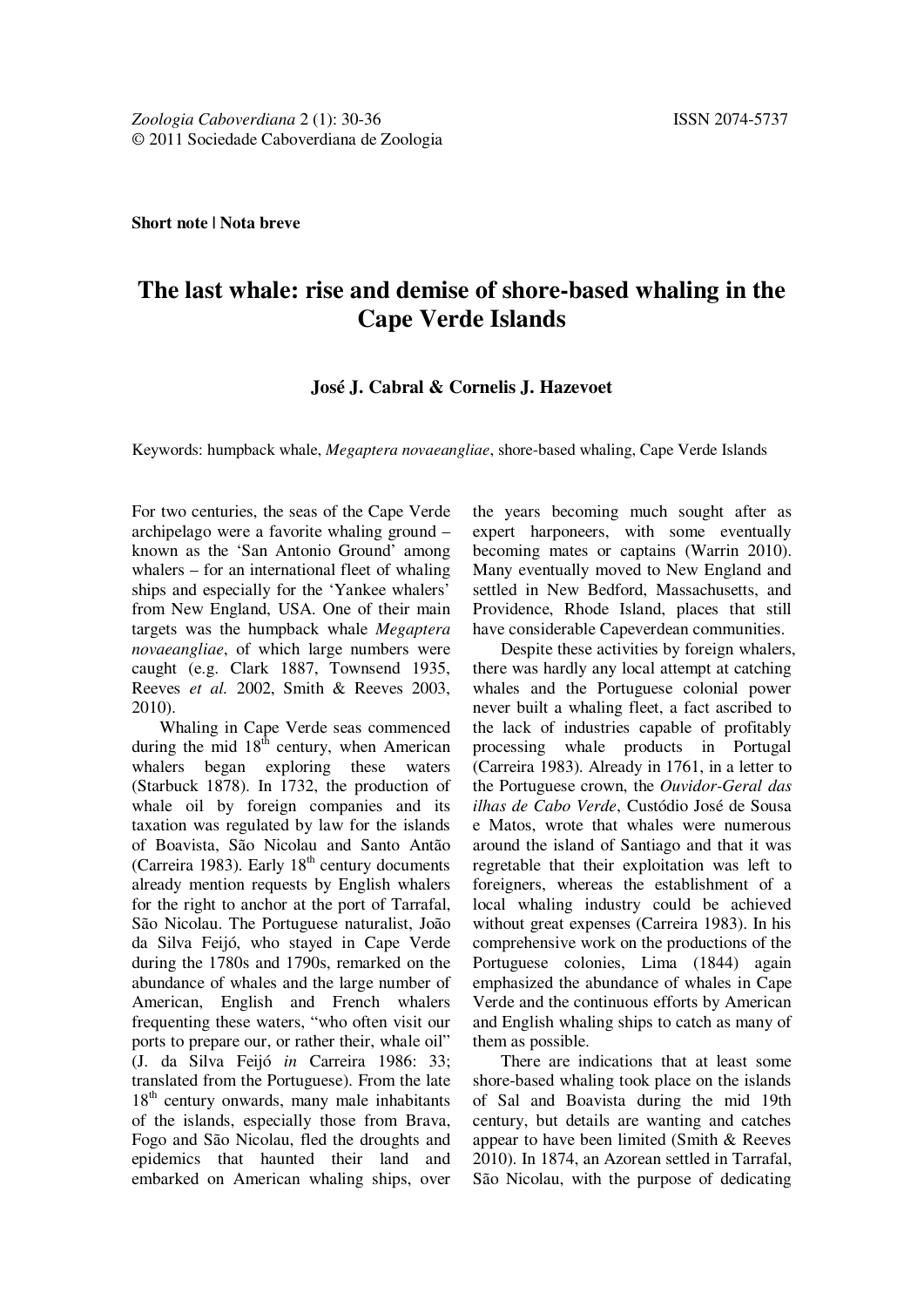himself to whaling and to teach the natives whaling skills, thereby laying the foundation for the ensuing *Empresa da Pesca da Baleia do Carriçal e do Tarrafal* (Carreira 1983). The *Boletim Oficial de Cabo Verde* of the years 1874 to 1890 made regular mention of the presence of whalers at the ports of Carriçal, Garça and Tarrafal. In his *Roteiro*, which provided maritime information for all islands in the archipelago, Barcellos (1892: 54) wrote about São Nicolau that "many whales occur along this coast and many whalers therefore visit Carriçal" where "Sr. Arsenio Firmino owns a house where all the tools needed for these fisheries can be obtained" (translated from the Portuguese). This is the only mention of whaling in the *Roteiro*, underlining the importance of São Nicolau as a center of whaling activities in the archipelago during the last decades of the 19th century. It should be noted that what is usually referred to as the Carriçal station in fact consisted of two separate entities, i.e. one at Barreiras, to the east of Carriçal (Fig. 1), and the other at Garça, to the west of Carriçal. There were no whaling installations at the village of Carriçal itself.

In 1883, a similar but apparently less ambitious company was created on the island of Sal (Carreira 1983). All of this took place at a time when American and other foreign whalers began to abandon these waters due to the whales having become more and more scarce there, leaving what remained for the local shore-based industry. Friedlaender (1913), who stayed in the islands in 1912, mentioned the existence of a well-equipped whaling station on the island of Maio that was, however, no longer profitable at the time. In addition, Vasconcellos (1916) referred to a whaling station on the island of Brava. We do not have further details about the stations on Sal, Maio and Brava at present. Cardoso Junior (1896) described the techniques and practices employed by local whalers and a vivid account of a whale hunt off the island of São Vicente was given in an English weekly magazine (E.J.M. 1864).

It has proved difficult to obtain reliable figures on the production of most of the Cape Verde whaling stations. Statistical information on exports of small quantities of whale oil and blubber from the Cape Verde Islands is often



Fig. 1. Ruins of the whaling station at Barreiras, São Nicolau, 23 September 2006 (José J. Cabral).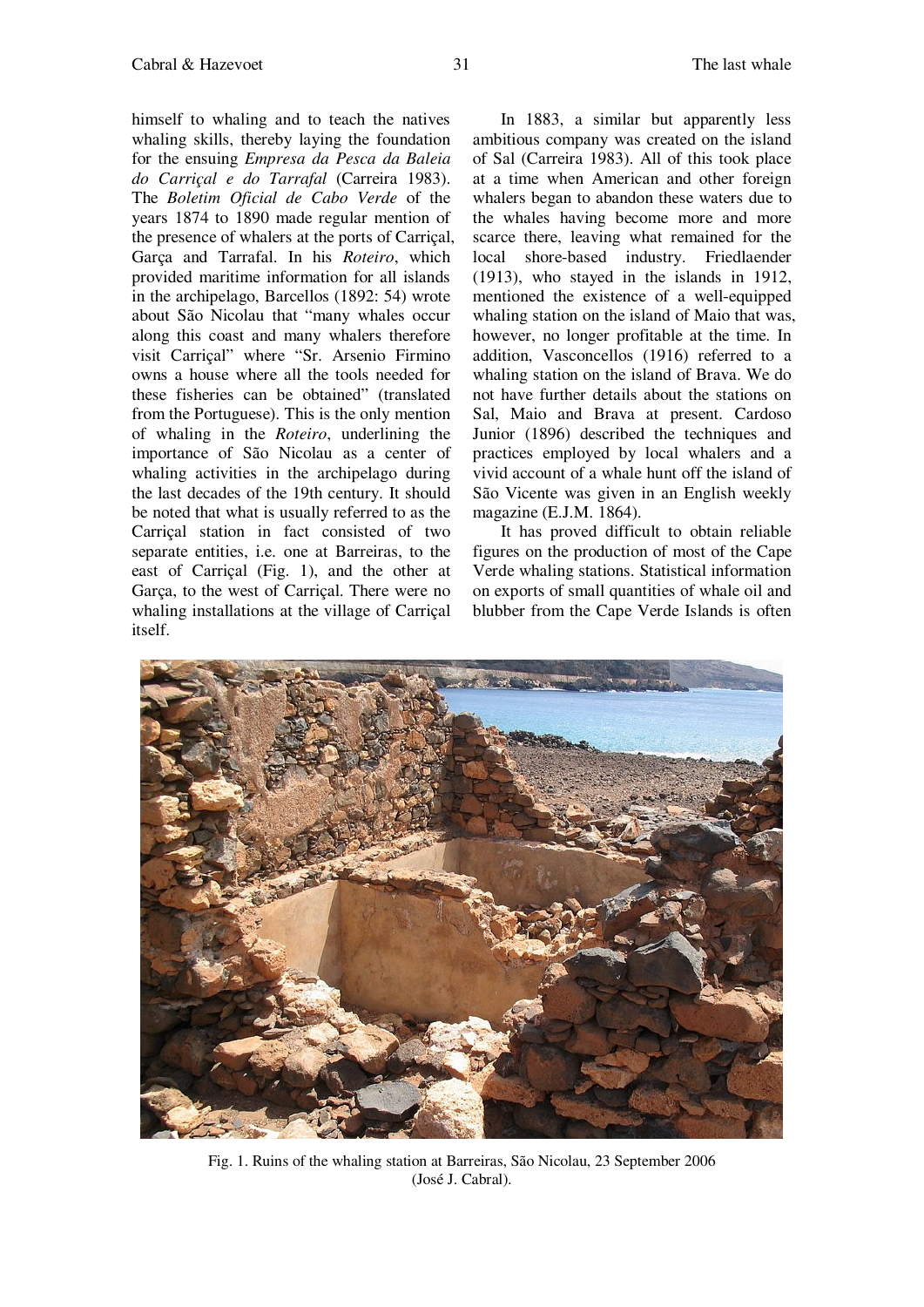difficult to interpret because much or most of the oil appears to have been imported (possibly from American whaling vessels working in the area) and then reexported (Smith & Reeves 2010). However, Lopes Filho (1996) gave data on the number of whales caught and the amount of whale oil produced on São Nicolau for the years 1874- 1918 (see Appendix 1), while also indicating that three 'small whales' were taken in April 1810. From 1874 to 1918, the shore-based whaling industry on São Nicolau captured a minimum of 105 whales. Except for one whale caught in August and another in

February to June. In 1896, José Gaspar de Conceição was granted the right to store small boats and whaling equipment on the beach at Tarrafal (*Boletim Oficial* No. 48, 20 November 1896). From that year onwards, the whaling company on São Nicolau operated under the name of José Gaspar de Conceição, with 'Herdeiras' (Heirs) added after the first owner's death. Between *ca*. 1912 and 1920, about 12 men were engaged (thus presumably two boat crews) at the Tarrafal whaling station (Smith & Reeves 2010). Friedlaender (1913) still saw large quantities of whale vertebra, ribs and mandibles on the beach at Tarrafal in 1912,

September, the hunting season extended from

but remarked that whales had been all but extirpated in the area and the Tarrafal and Carriçal stations would probably have to close down soon. After 1920, operations appear to have ceased and while the Tarrafal whaling company was still included in the *Anuário Estatistico, Colónia de Cabo Verde* (Statistical Yearbook of Cape Verde) during the 1930s, it was invariably stated that there had been no fishery or production in those years. From the 1940s onwards, no mention at all was made anymore of the company.

Whales caught at Tarrafal presumably mostly concerned humpbacks, not sperm whales *Physeter macrocephalus*, as it was said that the whales often entered the relatively shallow waters of Tarrafal Bay and were often accompanied by a calf (Joaquim Pinheiro pers. comm.). There was also a fishery for 'black fish', i.e. short-finned pilot whale *Globicephala macrorhynchus*.

Tarrafal's present tuna factory was constructed at the site of the old whaling station, even partly using the same premises. Unfortunately, the archives pertaining to the former whaling station have been lost or destroyed (Joaquim Pinheiro pers. comm.). So, by the 1920s, some two centuries of whaling in Cape Verde seas had come to a conclusion. But had it?

Fig. 2. Humpback whale *Megaptera novaeangliae*, Sinagoga inlet, near Tarrafal, São Nicolau,

March-May 1977 (Pedro António dos Santos).

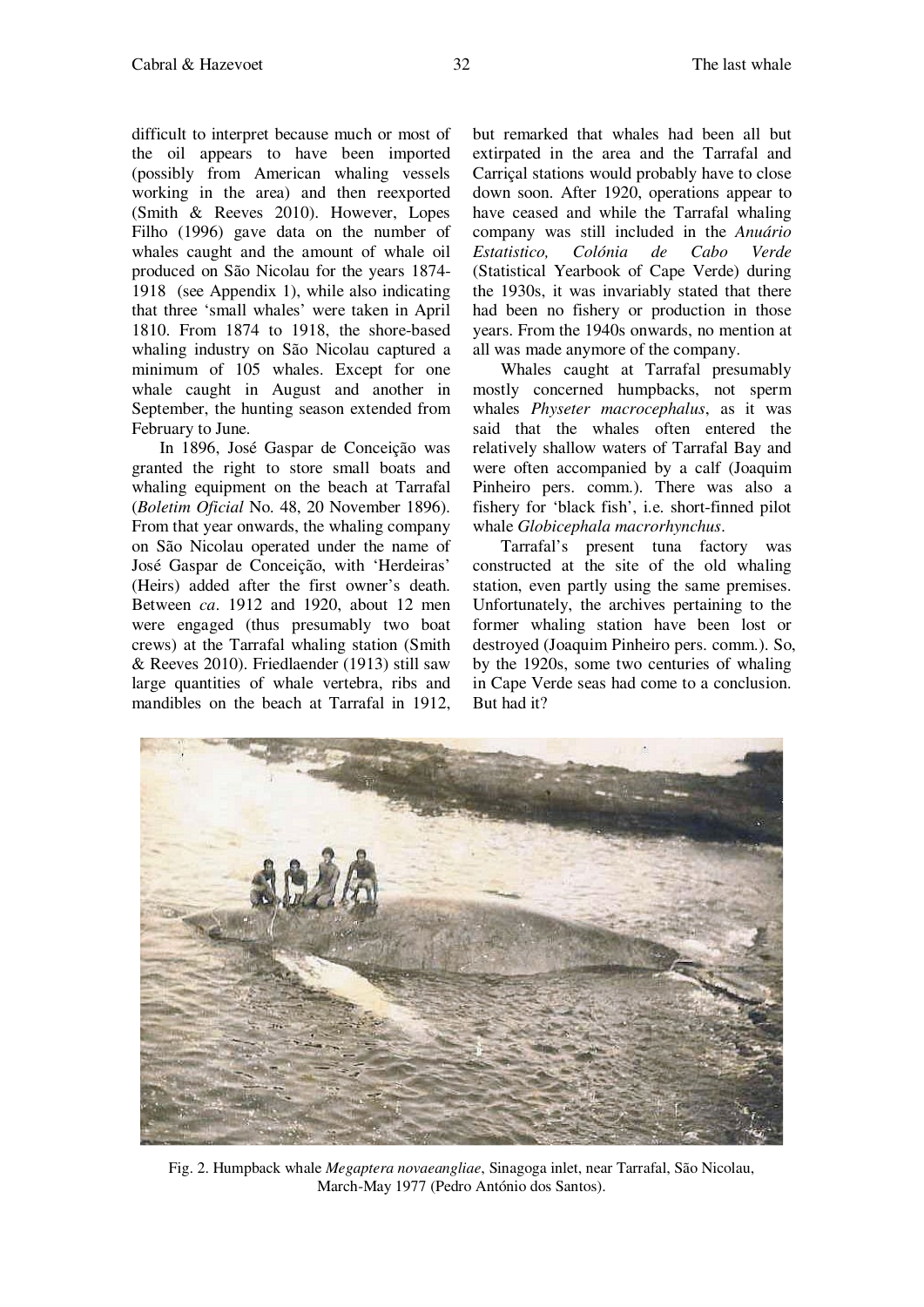In the Spring of 1977, two years after the Republic of Cape Verde gained independence, a humpback cow and calf pair appeared in Tarrafal Bay, attracting much attention from local inhabitants and causing much excitement on their part. After ample discussions, it was decided to catch the whale and a whaler from the old days, Nhô António Bento, was brought to the scene to instruct the youngsters how to kill it. First, the calf was harpooned, as it was calculated that the mother would not abandon it, after which it was dragged to Sinagoga inlet, where the

adult whale was killed as well. The event was photographed by a Capeverdean emigrant (Fig. 2), one of the few persons in Tarrafal in the possession of a camera in those days. Although whales and other cetaceans were protected by law at the time, this did not bother the self-styled whalers and neither did the local authorities interfere. After the whale had been flensed and the stench of the remains became quite unbearable, the carcass was dragged to the open sea, where it was devoured by sharks. Thus ended whaling in Cape Verde.

### ACKNOWLEDGEMENTS

We wish to thank Sr. Joaquim Pinheiro (*Sociedade Ultramarino de Conservas Lda*) for providing historical details of the Tarrafal whaling station. We also thank the fishermen of Tarrafal, too many to mention them all by name, for their help in this research. Comments by Judith Lund and Randall Reeves helped to improve the manuscript, both of whom also helped in locating relevant literature.

#### REFERENCES

- Barcellos, C.J. de S., 1892. Roteiro do archipelago de Cabo Verde. Typographia do Jornal 'As Colonias Portuguezas', Lisboa. 142 pp.
- Cardoso Junior, J.C., 1896. Pescadores e pescarias no archipelago de Cabo-Verde. Annaes de Sciencias Naturaes 3: 93-96, 211-216.
- Carreira, A., 1983. Migrações nas ilhas de Cabo Verde.  $2<sup>nd</sup>$  edition. Instituto Caboverdeano do Livro, Praia. 322 pp.
- Carreira, A. (ed.), 1986. Ensaio e memórias económicas sobre as ilhas de Cabo Verde (século XVIII) por João da Silva Feijó. Instituto Caboverdiano do Livro, Praia.  $xxxvi + 83 pp.$
- Clark, A.H., 1887. History and present condition of the fishery. Pp. 3-128 of Part XV, The whale fishery. In: G.B. Goode (ed.), The fisheries and fishery industries of the United States. Section V, History and methods of the fisheries, Vol. II. Government Printing Office, Washington, D.C.
- E.J.M., 1864. Whaling at the Cape de Verdes. Once a Week 11 (267): 194-196.
- Friedlaender, I., 1913. Beiträge zur Kenntnis der Kapverdischen Inseln. Die Ergebnisse

einer Studienreise im Sommer 1912. Dietrich Reimer, Berlin. 109 pp.

- Lima, J.J.L. de, 1844. Ensaio sobre a statística das ilhas de Cabo-Verde no mar Atlântico e suas dependências na Guiné portugueza ao norte do equador. Livro 1, Part I. Imprensa Nacional, Lisboa. xvi + 127 pp.
- Lopes Filho, J., 1996. Ilha de São Nicolau, Cabo Verde. Formação da sociedade e mudança cultural. Secretaria-Geral do Ministério da Educação, Lisboa. 533 pp.
- Reeves, R.R., P.J. Clapham & S.E. Wetmore, 2002. Humpback whale (*Megaptera novaeangliae*) occurrence near the Cape Verde Islands, based on American 19<sup>th</sup> century whaling records. Journal of Cetacean Research and Management 4: 235-253.
- Smith, T.D. & R.R. Reeves, 2003. Estimating American  $19<sup>th</sup>$  century catches of humpback whales in the West Indies and Cape Verde Islands. Caribbean Journal of Science 39: 286-297.
- Smith, T.D. & R.R. Reeves, 2010. Historical catches of humpback whales, *Megaptera novaeangliae*, in the North Atlantic Ocean: estimates of landings and removals. Marine Fisheries Review 72 (3): 1-43.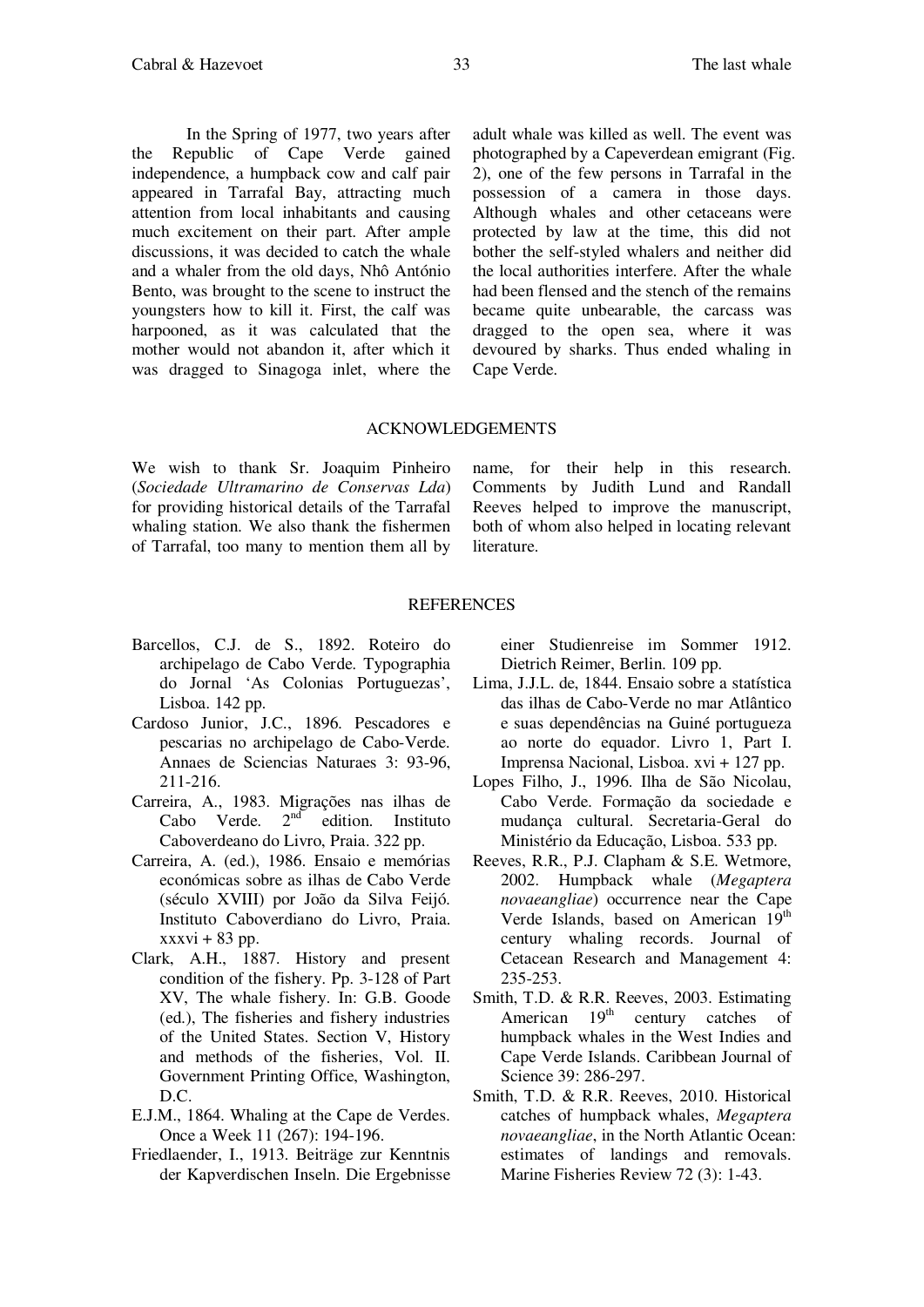- Starbuck, A., 1878. History of the American whale fishery from its earliest inception to the year 1876. Appendix A. Pp.  $1-768 + 6$ Plates. In: Report of the US Commissioner of Fish and Fisheries, Part 4, 1875-1876. Government Printing Office, Washington, D.C. [Reprinted in 1964 in two volumes by Argosy Antiquarian Ltd, New York.]
- Townsend, C.H., 1935. The distribution of certain whales as shown by logbook

records of American whaleships. Zoologica 19: 1-50.

- Vasconcellos, E.J. de C. e, 1916. Archipelago de Cabo Verde. Estudo elementar de geographia phisica, economica e politica. Centro Tipographico Colonial, Lisboa. 126 pp.
- Warrin, D., 2010. So ends this day. The Portuguese in American whaling, 1765- 1927. University of Massachusetts Dartmouth, North Dartmouth, MA. 416 pp.

José J. Cabral, Gabinete Municipal de Desenvolvimento Local, C.P. 51, Tarrafal, São Nicolau, Republic of Cape Verde; email jicabral2000@yahoo.com.br

Cornelis J. Hazevoet, Instituto de Investigação Científica Tropical - Jardim Botânico Tropical, Unidade de Zoologia, Rua da Junqueira 14, 1300-343 Lisboa, Portugal; email cjhazevoet@gmail.com

> Received 5 March 2011 Accepted 19 March 2011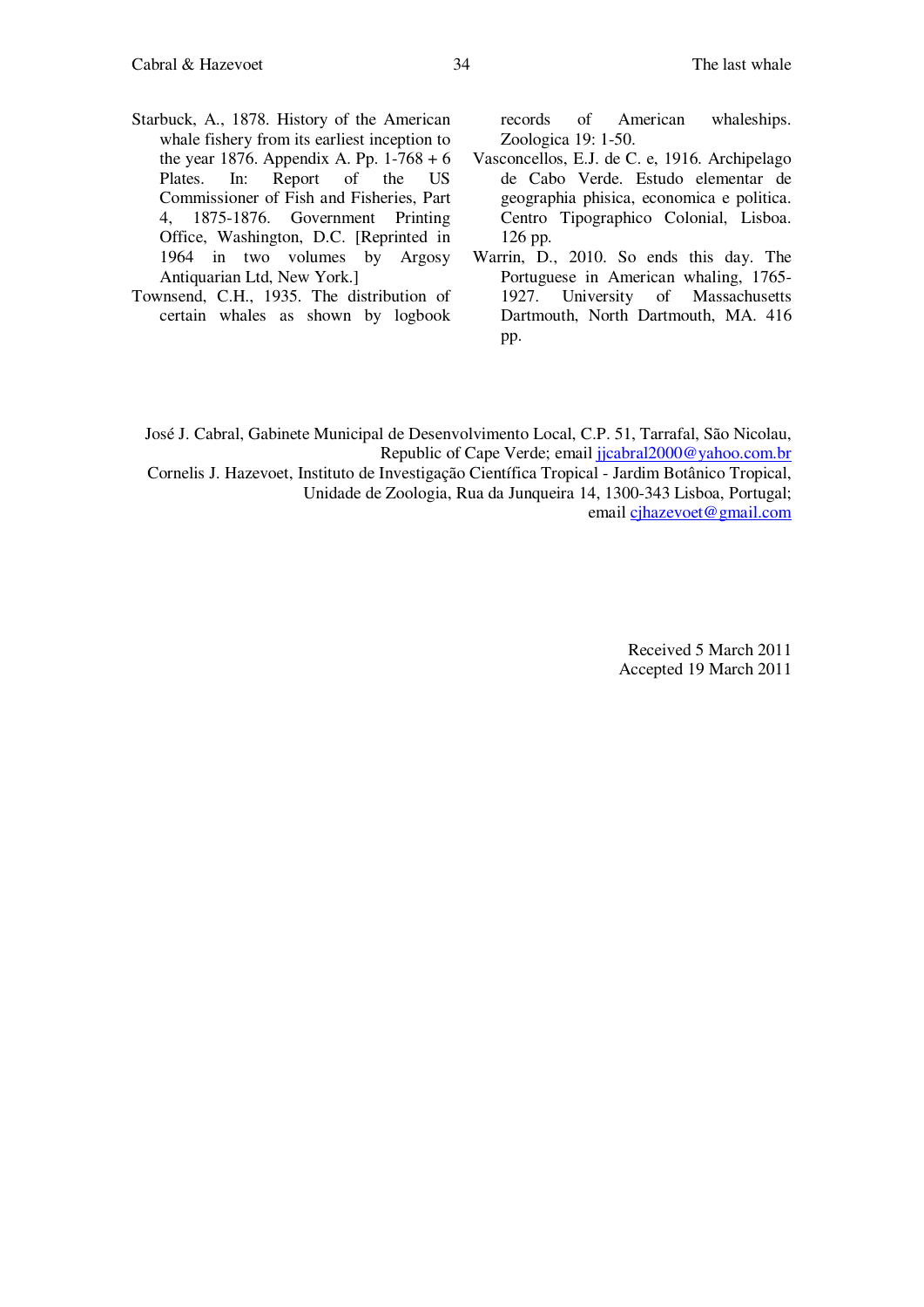| Year<br><b>Month</b><br>Quantity of whale oil<br><b>Boletim</b><br><b>Date</b><br>Locality<br>Number of<br>whales<br><b>Oficial</b><br>1810<br>$\overline{21}$<br>27.05.1810<br>$3$ (small)<br>1300 gallons<br>April<br>Carriçal<br>3000 gallons<br>18<br>1874<br>02.05.1874<br>May<br>Carriçal<br>2 (large)<br>ca. 1000 gallons<br>$\overline{24}$<br>1874<br>13.06.1874<br>June<br>Carriçal<br>1876<br>2<br>??<br>20<br>13-05-1876<br>March<br>Ponta Leste<br>$\overline{2}$<br>1877<br>17<br>400 gallons<br>28-04-1877<br>April<br>Coasts of island<br>$\overline{20}$<br>1878<br>1<br>1120 gallons<br>Feb & March<br>18-05-1878<br>Carriçal<br>$\overline{?}$<br>3<br>1878<br>2700 gallons<br>28<br>13-07-1878<br>April & May<br>1879<br>$\overline{2}$<br>1100 gallons<br>$\overline{20}$<br>17-05-1879<br>Carriçal<br>April<br>1879<br>??<br>1000 gallons<br>29<br>June<br>1<br>19-07-1879<br>$\overline{2}$<br>1880<br>1000 gallons<br>15<br>10-04-1880<br>March<br>Carriçal<br>$\overline{2}$<br>$\overline{20}$<br>1880<br>25-05-1880<br>April<br>2300 gallons<br>Carriçal<br>22<br>28-05-1881<br>1881<br>1<br>1125 bottles<br>April<br>Carriçal<br>$\overline{22}$<br>1881<br>1<br>May<br>Santa Luzia<br>30 barrels ??<br>28-05-1881<br>1882<br>$\overline{27}$<br>1400 gallons<br>08-07-1882<br>May<br>Carrical<br>1883<br>$\overline{26}$<br>May (03, 10, 14)<br>$3$ (large)<br>140 barrels<br>30-06-1883<br>Carriçal<br>1884<br>??<br>$\overline{26}$<br>28-07-1884<br>May<br>3<br>Carriçal<br>$\overline{22}$<br>1885<br>April<br>55 barrels ??<br>30-05-1885<br>Carriçal<br>May (14, 29)<br>$\overline{2}$<br>1885<br>$\overline{31}$<br>01-08-1885<br>2000 gallons<br>Carriçal<br>5<br>1886<br>26<br>Tarrafal & Carriçal<br>148 barrels ??<br>26-06-1886<br>May<br>1887<br>(small)<br>25 barrels (775) gallons<br>17<br>23-04-1887<br>March<br>Carriçal<br>1<br>$\overline{21}$<br>1887<br>April (9, 22)<br>2<br>25 barrels ??<br>21-05-1887<br>Carriçal<br>30<br>23-07-1887<br>1887<br>June $(08)$<br>??<br>20 barrels ??<br>$\overline{?}$<br>$\overline{30}$<br>23-07-1887<br>1887<br>June (11)<br>1<br>50 barrels ??<br>1889<br>$\overline{c}$<br>$\overline{18}$<br>04-05-1889<br>March<br>1020 gallons<br>Carriçal<br>1889<br>??<br>4<br>2770 gallons<br>$\overline{22}$<br>01-06-1889<br>April<br>$\overline{27}$<br>1889<br>1<br>400 gallons<br>06-07-1889<br>May<br>Carriçal<br>3<br>$\overline{21}$<br>1890<br>April<br>3000 gallons<br>24-05-1890<br>Carriçal<br>3<br>$\overline{31}$<br>1890<br>May / June<br>3510 gallons<br>02-08-1890<br>Carriçal<br>3<br>1893<br>22-04-1893<br>March<br>2510 gallons<br>16<br>Carriçal<br>1893<br>2<br>2200 gallons<br>28<br>15-07-1893<br>May<br>Carriçal<br>$\overline{2}$<br>28<br>1983<br>1980 gallons<br>May<br>15-07-1893<br>Garça<br>$\overline{?}$<br>$\overline{17}$<br>1896<br>$\overline{?}$<br>??<br>25-04-1896<br>March<br>$\overline{?}$<br>$\overline{?}$<br>$\overline{??}$<br>$\overline{21}$<br>1896<br>22-05-1896<br>April<br>??<br>1897<br>??<br>??<br>$\overline{21}$<br>23-05-1897<br>April<br>$\overline{?}$<br>1898<br>??<br>22<br>April<br>28-05-1898<br>1<br>??<br>1899<br>1<br>$\overline{12}$<br>1300 gallons<br>25-03-1899<br>February<br>$\overline{?}$<br>1899<br>$\overline{c}$<br>$\overline{13}$<br>March (04, 19)<br>1500 gallons<br>09-05-1899<br>30<br>1899<br>1<br>1250 gallons<br>29-07-1899<br>Carriçal<br>June<br>1900<br>1300 gallons<br>24-03-1900<br>12<br>February<br>Carrical<br>1<br>1900<br>??<br>20<br>1<br>1400 gallons<br>19-05-1900<br>March<br>3<br>5000 litres<br>22<br>1900<br>02-06-1900<br>April (06, 17, 23)<br>Carriçal<br>1<br>1900<br>1000 gallons<br>46<br>17-11-1900<br>September<br>Carriçal<br>$\overline{2}$<br>12<br>1901<br>??<br>5300 litres<br>23-03-1901<br>February<br>1901<br>$\overline{3}$<br>São Nicolau<br>9600 litres<br>16<br>20-04-1901<br>March<br>1901<br>$\overline{22}$<br>April<br>2200 litres<br>01-06-1901<br>Carriçal<br>25<br>1901<br>1<br>8800 litres<br>22-06-1901<br>May<br>Carriçal<br>29<br>1901<br>4800 litres<br>20-07-1901<br>Carriçal<br>June<br>29<br>1<br>20-07-1901<br>1901<br>4400 litres<br>June<br>Garça<br>$\overline{?}$<br>$\overline{?}$<br>1902<br>??<br>$\overline{13}$<br>29-03-1902<br>February<br>1902<br>19<br>10-05-1902<br>March<br>Tarrafal<br>1<br>3200 litres<br>1902<br>19<br>2800 litres<br>10-05-1902<br>March<br>Garça<br>1<br>1902<br>1320 litres<br>19<br>10-05-1902<br>March<br>Carriçal<br>25<br>1902<br>April (04)<br>1<br>1760 litres<br>21-06-1902<br>Garça |      |       |       |   |             | <b>Source</b>   |            |
|---------------------------------------------------------------------------------------------------------------------------------------------------------------------------------------------------------------------------------------------------------------------------------------------------------------------------------------------------------------------------------------------------------------------------------------------------------------------------------------------------------------------------------------------------------------------------------------------------------------------------------------------------------------------------------------------------------------------------------------------------------------------------------------------------------------------------------------------------------------------------------------------------------------------------------------------------------------------------------------------------------------------------------------------------------------------------------------------------------------------------------------------------------------------------------------------------------------------------------------------------------------------------------------------------------------------------------------------------------------------------------------------------------------------------------------------------------------------------------------------------------------------------------------------------------------------------------------------------------------------------------------------------------------------------------------------------------------------------------------------------------------------------------------------------------------------------------------------------------------------------------------------------------------------------------------------------------------------------------------------------------------------------------------------------------------------------------------------------------------------------------------------------------------------------------------------------------------------------------------------------------------------------------------------------------------------------------------------------------------------------------------------------------------------------------------------------------------------------------------------------------------------------------------------------------------------------------------------------------------------------------------------------------------------------------------------------------------------------------------------------------------------------------------------------------------------------------------------------------------------------------------------------------------------------------------------------------------------------------------------------------------------------------------------------------------------------------------------------------------------------------------------------------------------------------------------------------------------------------------------------------------------------------------------------------------------------------------------------------------------------------------------------------------------------------------------------------------------------------------------------------------------------------------------------------------------------------------------------------------------------------------------------------------------------------------------------------------------------------------------------------------------------------------------------------------------------------------------------------------------------------------------------------------------------------------------------------------------------------------------------------------------------------------------------------------------------------------------------------------------------------------------------------------------------------------------------------------------------------------------------------------------------------------------------------------------------------------------------------------------------------------------------------------------------------------------------------------------------------------------------------------------------------------------------------------|------|-------|-------|---|-------------|-----------------|------------|
|                                                                                                                                                                                                                                                                                                                                                                                                                                                                                                                                                                                                                                                                                                                                                                                                                                                                                                                                                                                                                                                                                                                                                                                                                                                                                                                                                                                                                                                                                                                                                                                                                                                                                                                                                                                                                                                                                                                                                                                                                                                                                                                                                                                                                                                                                                                                                                                                                                                                                                                                                                                                                                                                                                                                                                                                                                                                                                                                                                                                                                                                                                                                                                                                                                                                                                                                                                                                                                                                                                                                                                                                                                                                                                                                                                                                                                                                                                                                                                                                                                                                                                                                                                                                                                                                                                                                                                                                                                                                                                                                                               |      |       |       |   |             |                 |            |
|                                                                                                                                                                                                                                                                                                                                                                                                                                                                                                                                                                                                                                                                                                                                                                                                                                                                                                                                                                                                                                                                                                                                                                                                                                                                                                                                                                                                                                                                                                                                                                                                                                                                                                                                                                                                                                                                                                                                                                                                                                                                                                                                                                                                                                                                                                                                                                                                                                                                                                                                                                                                                                                                                                                                                                                                                                                                                                                                                                                                                                                                                                                                                                                                                                                                                                                                                                                                                                                                                                                                                                                                                                                                                                                                                                                                                                                                                                                                                                                                                                                                                                                                                                                                                                                                                                                                                                                                                                                                                                                                                               |      |       |       |   |             |                 |            |
|                                                                                                                                                                                                                                                                                                                                                                                                                                                                                                                                                                                                                                                                                                                                                                                                                                                                                                                                                                                                                                                                                                                                                                                                                                                                                                                                                                                                                                                                                                                                                                                                                                                                                                                                                                                                                                                                                                                                                                                                                                                                                                                                                                                                                                                                                                                                                                                                                                                                                                                                                                                                                                                                                                                                                                                                                                                                                                                                                                                                                                                                                                                                                                                                                                                                                                                                                                                                                                                                                                                                                                                                                                                                                                                                                                                                                                                                                                                                                                                                                                                                                                                                                                                                                                                                                                                                                                                                                                                                                                                                                               |      |       |       |   |             |                 |            |
|                                                                                                                                                                                                                                                                                                                                                                                                                                                                                                                                                                                                                                                                                                                                                                                                                                                                                                                                                                                                                                                                                                                                                                                                                                                                                                                                                                                                                                                                                                                                                                                                                                                                                                                                                                                                                                                                                                                                                                                                                                                                                                                                                                                                                                                                                                                                                                                                                                                                                                                                                                                                                                                                                                                                                                                                                                                                                                                                                                                                                                                                                                                                                                                                                                                                                                                                                                                                                                                                                                                                                                                                                                                                                                                                                                                                                                                                                                                                                                                                                                                                                                                                                                                                                                                                                                                                                                                                                                                                                                                                                               |      |       |       |   |             |                 |            |
|                                                                                                                                                                                                                                                                                                                                                                                                                                                                                                                                                                                                                                                                                                                                                                                                                                                                                                                                                                                                                                                                                                                                                                                                                                                                                                                                                                                                                                                                                                                                                                                                                                                                                                                                                                                                                                                                                                                                                                                                                                                                                                                                                                                                                                                                                                                                                                                                                                                                                                                                                                                                                                                                                                                                                                                                                                                                                                                                                                                                                                                                                                                                                                                                                                                                                                                                                                                                                                                                                                                                                                                                                                                                                                                                                                                                                                                                                                                                                                                                                                                                                                                                                                                                                                                                                                                                                                                                                                                                                                                                                               |      |       |       |   |             |                 |            |
|                                                                                                                                                                                                                                                                                                                                                                                                                                                                                                                                                                                                                                                                                                                                                                                                                                                                                                                                                                                                                                                                                                                                                                                                                                                                                                                                                                                                                                                                                                                                                                                                                                                                                                                                                                                                                                                                                                                                                                                                                                                                                                                                                                                                                                                                                                                                                                                                                                                                                                                                                                                                                                                                                                                                                                                                                                                                                                                                                                                                                                                                                                                                                                                                                                                                                                                                                                                                                                                                                                                                                                                                                                                                                                                                                                                                                                                                                                                                                                                                                                                                                                                                                                                                                                                                                                                                                                                                                                                                                                                                                               |      |       |       |   |             |                 |            |
|                                                                                                                                                                                                                                                                                                                                                                                                                                                                                                                                                                                                                                                                                                                                                                                                                                                                                                                                                                                                                                                                                                                                                                                                                                                                                                                                                                                                                                                                                                                                                                                                                                                                                                                                                                                                                                                                                                                                                                                                                                                                                                                                                                                                                                                                                                                                                                                                                                                                                                                                                                                                                                                                                                                                                                                                                                                                                                                                                                                                                                                                                                                                                                                                                                                                                                                                                                                                                                                                                                                                                                                                                                                                                                                                                                                                                                                                                                                                                                                                                                                                                                                                                                                                                                                                                                                                                                                                                                                                                                                                                               |      |       |       |   |             |                 |            |
|                                                                                                                                                                                                                                                                                                                                                                                                                                                                                                                                                                                                                                                                                                                                                                                                                                                                                                                                                                                                                                                                                                                                                                                                                                                                                                                                                                                                                                                                                                                                                                                                                                                                                                                                                                                                                                                                                                                                                                                                                                                                                                                                                                                                                                                                                                                                                                                                                                                                                                                                                                                                                                                                                                                                                                                                                                                                                                                                                                                                                                                                                                                                                                                                                                                                                                                                                                                                                                                                                                                                                                                                                                                                                                                                                                                                                                                                                                                                                                                                                                                                                                                                                                                                                                                                                                                                                                                                                                                                                                                                                               |      |       |       |   |             |                 |            |
|                                                                                                                                                                                                                                                                                                                                                                                                                                                                                                                                                                                                                                                                                                                                                                                                                                                                                                                                                                                                                                                                                                                                                                                                                                                                                                                                                                                                                                                                                                                                                                                                                                                                                                                                                                                                                                                                                                                                                                                                                                                                                                                                                                                                                                                                                                                                                                                                                                                                                                                                                                                                                                                                                                                                                                                                                                                                                                                                                                                                                                                                                                                                                                                                                                                                                                                                                                                                                                                                                                                                                                                                                                                                                                                                                                                                                                                                                                                                                                                                                                                                                                                                                                                                                                                                                                                                                                                                                                                                                                                                                               |      |       |       |   |             |                 |            |
|                                                                                                                                                                                                                                                                                                                                                                                                                                                                                                                                                                                                                                                                                                                                                                                                                                                                                                                                                                                                                                                                                                                                                                                                                                                                                                                                                                                                                                                                                                                                                                                                                                                                                                                                                                                                                                                                                                                                                                                                                                                                                                                                                                                                                                                                                                                                                                                                                                                                                                                                                                                                                                                                                                                                                                                                                                                                                                                                                                                                                                                                                                                                                                                                                                                                                                                                                                                                                                                                                                                                                                                                                                                                                                                                                                                                                                                                                                                                                                                                                                                                                                                                                                                                                                                                                                                                                                                                                                                                                                                                                               |      |       |       |   |             |                 |            |
|                                                                                                                                                                                                                                                                                                                                                                                                                                                                                                                                                                                                                                                                                                                                                                                                                                                                                                                                                                                                                                                                                                                                                                                                                                                                                                                                                                                                                                                                                                                                                                                                                                                                                                                                                                                                                                                                                                                                                                                                                                                                                                                                                                                                                                                                                                                                                                                                                                                                                                                                                                                                                                                                                                                                                                                                                                                                                                                                                                                                                                                                                                                                                                                                                                                                                                                                                                                                                                                                                                                                                                                                                                                                                                                                                                                                                                                                                                                                                                                                                                                                                                                                                                                                                                                                                                                                                                                                                                                                                                                                                               |      |       |       |   |             |                 |            |
|                                                                                                                                                                                                                                                                                                                                                                                                                                                                                                                                                                                                                                                                                                                                                                                                                                                                                                                                                                                                                                                                                                                                                                                                                                                                                                                                                                                                                                                                                                                                                                                                                                                                                                                                                                                                                                                                                                                                                                                                                                                                                                                                                                                                                                                                                                                                                                                                                                                                                                                                                                                                                                                                                                                                                                                                                                                                                                                                                                                                                                                                                                                                                                                                                                                                                                                                                                                                                                                                                                                                                                                                                                                                                                                                                                                                                                                                                                                                                                                                                                                                                                                                                                                                                                                                                                                                                                                                                                                                                                                                                               |      |       |       |   |             |                 |            |
|                                                                                                                                                                                                                                                                                                                                                                                                                                                                                                                                                                                                                                                                                                                                                                                                                                                                                                                                                                                                                                                                                                                                                                                                                                                                                                                                                                                                                                                                                                                                                                                                                                                                                                                                                                                                                                                                                                                                                                                                                                                                                                                                                                                                                                                                                                                                                                                                                                                                                                                                                                                                                                                                                                                                                                                                                                                                                                                                                                                                                                                                                                                                                                                                                                                                                                                                                                                                                                                                                                                                                                                                                                                                                                                                                                                                                                                                                                                                                                                                                                                                                                                                                                                                                                                                                                                                                                                                                                                                                                                                                               |      |       |       |   |             |                 |            |
|                                                                                                                                                                                                                                                                                                                                                                                                                                                                                                                                                                                                                                                                                                                                                                                                                                                                                                                                                                                                                                                                                                                                                                                                                                                                                                                                                                                                                                                                                                                                                                                                                                                                                                                                                                                                                                                                                                                                                                                                                                                                                                                                                                                                                                                                                                                                                                                                                                                                                                                                                                                                                                                                                                                                                                                                                                                                                                                                                                                                                                                                                                                                                                                                                                                                                                                                                                                                                                                                                                                                                                                                                                                                                                                                                                                                                                                                                                                                                                                                                                                                                                                                                                                                                                                                                                                                                                                                                                                                                                                                                               |      |       |       |   |             |                 |            |
|                                                                                                                                                                                                                                                                                                                                                                                                                                                                                                                                                                                                                                                                                                                                                                                                                                                                                                                                                                                                                                                                                                                                                                                                                                                                                                                                                                                                                                                                                                                                                                                                                                                                                                                                                                                                                                                                                                                                                                                                                                                                                                                                                                                                                                                                                                                                                                                                                                                                                                                                                                                                                                                                                                                                                                                                                                                                                                                                                                                                                                                                                                                                                                                                                                                                                                                                                                                                                                                                                                                                                                                                                                                                                                                                                                                                                                                                                                                                                                                                                                                                                                                                                                                                                                                                                                                                                                                                                                                                                                                                                               |      |       |       |   |             |                 |            |
|                                                                                                                                                                                                                                                                                                                                                                                                                                                                                                                                                                                                                                                                                                                                                                                                                                                                                                                                                                                                                                                                                                                                                                                                                                                                                                                                                                                                                                                                                                                                                                                                                                                                                                                                                                                                                                                                                                                                                                                                                                                                                                                                                                                                                                                                                                                                                                                                                                                                                                                                                                                                                                                                                                                                                                                                                                                                                                                                                                                                                                                                                                                                                                                                                                                                                                                                                                                                                                                                                                                                                                                                                                                                                                                                                                                                                                                                                                                                                                                                                                                                                                                                                                                                                                                                                                                                                                                                                                                                                                                                                               |      |       |       |   |             |                 |            |
|                                                                                                                                                                                                                                                                                                                                                                                                                                                                                                                                                                                                                                                                                                                                                                                                                                                                                                                                                                                                                                                                                                                                                                                                                                                                                                                                                                                                                                                                                                                                                                                                                                                                                                                                                                                                                                                                                                                                                                                                                                                                                                                                                                                                                                                                                                                                                                                                                                                                                                                                                                                                                                                                                                                                                                                                                                                                                                                                                                                                                                                                                                                                                                                                                                                                                                                                                                                                                                                                                                                                                                                                                                                                                                                                                                                                                                                                                                                                                                                                                                                                                                                                                                                                                                                                                                                                                                                                                                                                                                                                                               |      |       |       |   |             |                 |            |
|                                                                                                                                                                                                                                                                                                                                                                                                                                                                                                                                                                                                                                                                                                                                                                                                                                                                                                                                                                                                                                                                                                                                                                                                                                                                                                                                                                                                                                                                                                                                                                                                                                                                                                                                                                                                                                                                                                                                                                                                                                                                                                                                                                                                                                                                                                                                                                                                                                                                                                                                                                                                                                                                                                                                                                                                                                                                                                                                                                                                                                                                                                                                                                                                                                                                                                                                                                                                                                                                                                                                                                                                                                                                                                                                                                                                                                                                                                                                                                                                                                                                                                                                                                                                                                                                                                                                                                                                                                                                                                                                                               |      |       |       |   |             |                 |            |
|                                                                                                                                                                                                                                                                                                                                                                                                                                                                                                                                                                                                                                                                                                                                                                                                                                                                                                                                                                                                                                                                                                                                                                                                                                                                                                                                                                                                                                                                                                                                                                                                                                                                                                                                                                                                                                                                                                                                                                                                                                                                                                                                                                                                                                                                                                                                                                                                                                                                                                                                                                                                                                                                                                                                                                                                                                                                                                                                                                                                                                                                                                                                                                                                                                                                                                                                                                                                                                                                                                                                                                                                                                                                                                                                                                                                                                                                                                                                                                                                                                                                                                                                                                                                                                                                                                                                                                                                                                                                                                                                                               |      |       |       |   |             |                 |            |
|                                                                                                                                                                                                                                                                                                                                                                                                                                                                                                                                                                                                                                                                                                                                                                                                                                                                                                                                                                                                                                                                                                                                                                                                                                                                                                                                                                                                                                                                                                                                                                                                                                                                                                                                                                                                                                                                                                                                                                                                                                                                                                                                                                                                                                                                                                                                                                                                                                                                                                                                                                                                                                                                                                                                                                                                                                                                                                                                                                                                                                                                                                                                                                                                                                                                                                                                                                                                                                                                                                                                                                                                                                                                                                                                                                                                                                                                                                                                                                                                                                                                                                                                                                                                                                                                                                                                                                                                                                                                                                                                                               |      |       |       |   |             |                 |            |
|                                                                                                                                                                                                                                                                                                                                                                                                                                                                                                                                                                                                                                                                                                                                                                                                                                                                                                                                                                                                                                                                                                                                                                                                                                                                                                                                                                                                                                                                                                                                                                                                                                                                                                                                                                                                                                                                                                                                                                                                                                                                                                                                                                                                                                                                                                                                                                                                                                                                                                                                                                                                                                                                                                                                                                                                                                                                                                                                                                                                                                                                                                                                                                                                                                                                                                                                                                                                                                                                                                                                                                                                                                                                                                                                                                                                                                                                                                                                                                                                                                                                                                                                                                                                                                                                                                                                                                                                                                                                                                                                                               |      |       |       |   |             |                 |            |
|                                                                                                                                                                                                                                                                                                                                                                                                                                                                                                                                                                                                                                                                                                                                                                                                                                                                                                                                                                                                                                                                                                                                                                                                                                                                                                                                                                                                                                                                                                                                                                                                                                                                                                                                                                                                                                                                                                                                                                                                                                                                                                                                                                                                                                                                                                                                                                                                                                                                                                                                                                                                                                                                                                                                                                                                                                                                                                                                                                                                                                                                                                                                                                                                                                                                                                                                                                                                                                                                                                                                                                                                                                                                                                                                                                                                                                                                                                                                                                                                                                                                                                                                                                                                                                                                                                                                                                                                                                                                                                                                                               |      |       |       |   |             |                 |            |
|                                                                                                                                                                                                                                                                                                                                                                                                                                                                                                                                                                                                                                                                                                                                                                                                                                                                                                                                                                                                                                                                                                                                                                                                                                                                                                                                                                                                                                                                                                                                                                                                                                                                                                                                                                                                                                                                                                                                                                                                                                                                                                                                                                                                                                                                                                                                                                                                                                                                                                                                                                                                                                                                                                                                                                                                                                                                                                                                                                                                                                                                                                                                                                                                                                                                                                                                                                                                                                                                                                                                                                                                                                                                                                                                                                                                                                                                                                                                                                                                                                                                                                                                                                                                                                                                                                                                                                                                                                                                                                                                                               |      |       |       |   |             |                 |            |
|                                                                                                                                                                                                                                                                                                                                                                                                                                                                                                                                                                                                                                                                                                                                                                                                                                                                                                                                                                                                                                                                                                                                                                                                                                                                                                                                                                                                                                                                                                                                                                                                                                                                                                                                                                                                                                                                                                                                                                                                                                                                                                                                                                                                                                                                                                                                                                                                                                                                                                                                                                                                                                                                                                                                                                                                                                                                                                                                                                                                                                                                                                                                                                                                                                                                                                                                                                                                                                                                                                                                                                                                                                                                                                                                                                                                                                                                                                                                                                                                                                                                                                                                                                                                                                                                                                                                                                                                                                                                                                                                                               |      |       |       |   |             |                 |            |
|                                                                                                                                                                                                                                                                                                                                                                                                                                                                                                                                                                                                                                                                                                                                                                                                                                                                                                                                                                                                                                                                                                                                                                                                                                                                                                                                                                                                                                                                                                                                                                                                                                                                                                                                                                                                                                                                                                                                                                                                                                                                                                                                                                                                                                                                                                                                                                                                                                                                                                                                                                                                                                                                                                                                                                                                                                                                                                                                                                                                                                                                                                                                                                                                                                                                                                                                                                                                                                                                                                                                                                                                                                                                                                                                                                                                                                                                                                                                                                                                                                                                                                                                                                                                                                                                                                                                                                                                                                                                                                                                                               |      |       |       |   |             |                 |            |
|                                                                                                                                                                                                                                                                                                                                                                                                                                                                                                                                                                                                                                                                                                                                                                                                                                                                                                                                                                                                                                                                                                                                                                                                                                                                                                                                                                                                                                                                                                                                                                                                                                                                                                                                                                                                                                                                                                                                                                                                                                                                                                                                                                                                                                                                                                                                                                                                                                                                                                                                                                                                                                                                                                                                                                                                                                                                                                                                                                                                                                                                                                                                                                                                                                                                                                                                                                                                                                                                                                                                                                                                                                                                                                                                                                                                                                                                                                                                                                                                                                                                                                                                                                                                                                                                                                                                                                                                                                                                                                                                                               |      |       |       |   |             |                 |            |
|                                                                                                                                                                                                                                                                                                                                                                                                                                                                                                                                                                                                                                                                                                                                                                                                                                                                                                                                                                                                                                                                                                                                                                                                                                                                                                                                                                                                                                                                                                                                                                                                                                                                                                                                                                                                                                                                                                                                                                                                                                                                                                                                                                                                                                                                                                                                                                                                                                                                                                                                                                                                                                                                                                                                                                                                                                                                                                                                                                                                                                                                                                                                                                                                                                                                                                                                                                                                                                                                                                                                                                                                                                                                                                                                                                                                                                                                                                                                                                                                                                                                                                                                                                                                                                                                                                                                                                                                                                                                                                                                                               |      |       |       |   |             |                 |            |
|                                                                                                                                                                                                                                                                                                                                                                                                                                                                                                                                                                                                                                                                                                                                                                                                                                                                                                                                                                                                                                                                                                                                                                                                                                                                                                                                                                                                                                                                                                                                                                                                                                                                                                                                                                                                                                                                                                                                                                                                                                                                                                                                                                                                                                                                                                                                                                                                                                                                                                                                                                                                                                                                                                                                                                                                                                                                                                                                                                                                                                                                                                                                                                                                                                                                                                                                                                                                                                                                                                                                                                                                                                                                                                                                                                                                                                                                                                                                                                                                                                                                                                                                                                                                                                                                                                                                                                                                                                                                                                                                                               |      |       |       |   |             |                 |            |
|                                                                                                                                                                                                                                                                                                                                                                                                                                                                                                                                                                                                                                                                                                                                                                                                                                                                                                                                                                                                                                                                                                                                                                                                                                                                                                                                                                                                                                                                                                                                                                                                                                                                                                                                                                                                                                                                                                                                                                                                                                                                                                                                                                                                                                                                                                                                                                                                                                                                                                                                                                                                                                                                                                                                                                                                                                                                                                                                                                                                                                                                                                                                                                                                                                                                                                                                                                                                                                                                                                                                                                                                                                                                                                                                                                                                                                                                                                                                                                                                                                                                                                                                                                                                                                                                                                                                                                                                                                                                                                                                                               |      |       |       |   |             |                 |            |
|                                                                                                                                                                                                                                                                                                                                                                                                                                                                                                                                                                                                                                                                                                                                                                                                                                                                                                                                                                                                                                                                                                                                                                                                                                                                                                                                                                                                                                                                                                                                                                                                                                                                                                                                                                                                                                                                                                                                                                                                                                                                                                                                                                                                                                                                                                                                                                                                                                                                                                                                                                                                                                                                                                                                                                                                                                                                                                                                                                                                                                                                                                                                                                                                                                                                                                                                                                                                                                                                                                                                                                                                                                                                                                                                                                                                                                                                                                                                                                                                                                                                                                                                                                                                                                                                                                                                                                                                                                                                                                                                                               |      |       |       |   |             |                 |            |
|                                                                                                                                                                                                                                                                                                                                                                                                                                                                                                                                                                                                                                                                                                                                                                                                                                                                                                                                                                                                                                                                                                                                                                                                                                                                                                                                                                                                                                                                                                                                                                                                                                                                                                                                                                                                                                                                                                                                                                                                                                                                                                                                                                                                                                                                                                                                                                                                                                                                                                                                                                                                                                                                                                                                                                                                                                                                                                                                                                                                                                                                                                                                                                                                                                                                                                                                                                                                                                                                                                                                                                                                                                                                                                                                                                                                                                                                                                                                                                                                                                                                                                                                                                                                                                                                                                                                                                                                                                                                                                                                                               |      |       |       |   |             |                 |            |
|                                                                                                                                                                                                                                                                                                                                                                                                                                                                                                                                                                                                                                                                                                                                                                                                                                                                                                                                                                                                                                                                                                                                                                                                                                                                                                                                                                                                                                                                                                                                                                                                                                                                                                                                                                                                                                                                                                                                                                                                                                                                                                                                                                                                                                                                                                                                                                                                                                                                                                                                                                                                                                                                                                                                                                                                                                                                                                                                                                                                                                                                                                                                                                                                                                                                                                                                                                                                                                                                                                                                                                                                                                                                                                                                                                                                                                                                                                                                                                                                                                                                                                                                                                                                                                                                                                                                                                                                                                                                                                                                                               |      |       |       |   |             |                 |            |
|                                                                                                                                                                                                                                                                                                                                                                                                                                                                                                                                                                                                                                                                                                                                                                                                                                                                                                                                                                                                                                                                                                                                                                                                                                                                                                                                                                                                                                                                                                                                                                                                                                                                                                                                                                                                                                                                                                                                                                                                                                                                                                                                                                                                                                                                                                                                                                                                                                                                                                                                                                                                                                                                                                                                                                                                                                                                                                                                                                                                                                                                                                                                                                                                                                                                                                                                                                                                                                                                                                                                                                                                                                                                                                                                                                                                                                                                                                                                                                                                                                                                                                                                                                                                                                                                                                                                                                                                                                                                                                                                                               |      |       |       |   |             |                 |            |
|                                                                                                                                                                                                                                                                                                                                                                                                                                                                                                                                                                                                                                                                                                                                                                                                                                                                                                                                                                                                                                                                                                                                                                                                                                                                                                                                                                                                                                                                                                                                                                                                                                                                                                                                                                                                                                                                                                                                                                                                                                                                                                                                                                                                                                                                                                                                                                                                                                                                                                                                                                                                                                                                                                                                                                                                                                                                                                                                                                                                                                                                                                                                                                                                                                                                                                                                                                                                                                                                                                                                                                                                                                                                                                                                                                                                                                                                                                                                                                                                                                                                                                                                                                                                                                                                                                                                                                                                                                                                                                                                                               |      |       |       |   |             |                 |            |
|                                                                                                                                                                                                                                                                                                                                                                                                                                                                                                                                                                                                                                                                                                                                                                                                                                                                                                                                                                                                                                                                                                                                                                                                                                                                                                                                                                                                                                                                                                                                                                                                                                                                                                                                                                                                                                                                                                                                                                                                                                                                                                                                                                                                                                                                                                                                                                                                                                                                                                                                                                                                                                                                                                                                                                                                                                                                                                                                                                                                                                                                                                                                                                                                                                                                                                                                                                                                                                                                                                                                                                                                                                                                                                                                                                                                                                                                                                                                                                                                                                                                                                                                                                                                                                                                                                                                                                                                                                                                                                                                                               |      |       |       |   |             |                 |            |
|                                                                                                                                                                                                                                                                                                                                                                                                                                                                                                                                                                                                                                                                                                                                                                                                                                                                                                                                                                                                                                                                                                                                                                                                                                                                                                                                                                                                                                                                                                                                                                                                                                                                                                                                                                                                                                                                                                                                                                                                                                                                                                                                                                                                                                                                                                                                                                                                                                                                                                                                                                                                                                                                                                                                                                                                                                                                                                                                                                                                                                                                                                                                                                                                                                                                                                                                                                                                                                                                                                                                                                                                                                                                                                                                                                                                                                                                                                                                                                                                                                                                                                                                                                                                                                                                                                                                                                                                                                                                                                                                                               |      |       |       |   |             |                 |            |
|                                                                                                                                                                                                                                                                                                                                                                                                                                                                                                                                                                                                                                                                                                                                                                                                                                                                                                                                                                                                                                                                                                                                                                                                                                                                                                                                                                                                                                                                                                                                                                                                                                                                                                                                                                                                                                                                                                                                                                                                                                                                                                                                                                                                                                                                                                                                                                                                                                                                                                                                                                                                                                                                                                                                                                                                                                                                                                                                                                                                                                                                                                                                                                                                                                                                                                                                                                                                                                                                                                                                                                                                                                                                                                                                                                                                                                                                                                                                                                                                                                                                                                                                                                                                                                                                                                                                                                                                                                                                                                                                                               |      |       |       |   |             |                 |            |
|                                                                                                                                                                                                                                                                                                                                                                                                                                                                                                                                                                                                                                                                                                                                                                                                                                                                                                                                                                                                                                                                                                                                                                                                                                                                                                                                                                                                                                                                                                                                                                                                                                                                                                                                                                                                                                                                                                                                                                                                                                                                                                                                                                                                                                                                                                                                                                                                                                                                                                                                                                                                                                                                                                                                                                                                                                                                                                                                                                                                                                                                                                                                                                                                                                                                                                                                                                                                                                                                                                                                                                                                                                                                                                                                                                                                                                                                                                                                                                                                                                                                                                                                                                                                                                                                                                                                                                                                                                                                                                                                                               |      |       |       |   |             |                 |            |
|                                                                                                                                                                                                                                                                                                                                                                                                                                                                                                                                                                                                                                                                                                                                                                                                                                                                                                                                                                                                                                                                                                                                                                                                                                                                                                                                                                                                                                                                                                                                                                                                                                                                                                                                                                                                                                                                                                                                                                                                                                                                                                                                                                                                                                                                                                                                                                                                                                                                                                                                                                                                                                                                                                                                                                                                                                                                                                                                                                                                                                                                                                                                                                                                                                                                                                                                                                                                                                                                                                                                                                                                                                                                                                                                                                                                                                                                                                                                                                                                                                                                                                                                                                                                                                                                                                                                                                                                                                                                                                                                                               |      |       |       |   |             |                 |            |
|                                                                                                                                                                                                                                                                                                                                                                                                                                                                                                                                                                                                                                                                                                                                                                                                                                                                                                                                                                                                                                                                                                                                                                                                                                                                                                                                                                                                                                                                                                                                                                                                                                                                                                                                                                                                                                                                                                                                                                                                                                                                                                                                                                                                                                                                                                                                                                                                                                                                                                                                                                                                                                                                                                                                                                                                                                                                                                                                                                                                                                                                                                                                                                                                                                                                                                                                                                                                                                                                                                                                                                                                                                                                                                                                                                                                                                                                                                                                                                                                                                                                                                                                                                                                                                                                                                                                                                                                                                                                                                                                                               |      |       |       |   |             |                 |            |
|                                                                                                                                                                                                                                                                                                                                                                                                                                                                                                                                                                                                                                                                                                                                                                                                                                                                                                                                                                                                                                                                                                                                                                                                                                                                                                                                                                                                                                                                                                                                                                                                                                                                                                                                                                                                                                                                                                                                                                                                                                                                                                                                                                                                                                                                                                                                                                                                                                                                                                                                                                                                                                                                                                                                                                                                                                                                                                                                                                                                                                                                                                                                                                                                                                                                                                                                                                                                                                                                                                                                                                                                                                                                                                                                                                                                                                                                                                                                                                                                                                                                                                                                                                                                                                                                                                                                                                                                                                                                                                                                                               |      |       |       |   |             |                 |            |
|                                                                                                                                                                                                                                                                                                                                                                                                                                                                                                                                                                                                                                                                                                                                                                                                                                                                                                                                                                                                                                                                                                                                                                                                                                                                                                                                                                                                                                                                                                                                                                                                                                                                                                                                                                                                                                                                                                                                                                                                                                                                                                                                                                                                                                                                                                                                                                                                                                                                                                                                                                                                                                                                                                                                                                                                                                                                                                                                                                                                                                                                                                                                                                                                                                                                                                                                                                                                                                                                                                                                                                                                                                                                                                                                                                                                                                                                                                                                                                                                                                                                                                                                                                                                                                                                                                                                                                                                                                                                                                                                                               |      |       |       |   |             |                 |            |
|                                                                                                                                                                                                                                                                                                                                                                                                                                                                                                                                                                                                                                                                                                                                                                                                                                                                                                                                                                                                                                                                                                                                                                                                                                                                                                                                                                                                                                                                                                                                                                                                                                                                                                                                                                                                                                                                                                                                                                                                                                                                                                                                                                                                                                                                                                                                                                                                                                                                                                                                                                                                                                                                                                                                                                                                                                                                                                                                                                                                                                                                                                                                                                                                                                                                                                                                                                                                                                                                                                                                                                                                                                                                                                                                                                                                                                                                                                                                                                                                                                                                                                                                                                                                                                                                                                                                                                                                                                                                                                                                                               |      |       |       |   |             |                 |            |
|                                                                                                                                                                                                                                                                                                                                                                                                                                                                                                                                                                                                                                                                                                                                                                                                                                                                                                                                                                                                                                                                                                                                                                                                                                                                                                                                                                                                                                                                                                                                                                                                                                                                                                                                                                                                                                                                                                                                                                                                                                                                                                                                                                                                                                                                                                                                                                                                                                                                                                                                                                                                                                                                                                                                                                                                                                                                                                                                                                                                                                                                                                                                                                                                                                                                                                                                                                                                                                                                                                                                                                                                                                                                                                                                                                                                                                                                                                                                                                                                                                                                                                                                                                                                                                                                                                                                                                                                                                                                                                                                                               |      |       |       |   |             |                 |            |
|                                                                                                                                                                                                                                                                                                                                                                                                                                                                                                                                                                                                                                                                                                                                                                                                                                                                                                                                                                                                                                                                                                                                                                                                                                                                                                                                                                                                                                                                                                                                                                                                                                                                                                                                                                                                                                                                                                                                                                                                                                                                                                                                                                                                                                                                                                                                                                                                                                                                                                                                                                                                                                                                                                                                                                                                                                                                                                                                                                                                                                                                                                                                                                                                                                                                                                                                                                                                                                                                                                                                                                                                                                                                                                                                                                                                                                                                                                                                                                                                                                                                                                                                                                                                                                                                                                                                                                                                                                                                                                                                                               |      |       |       |   |             |                 |            |
|                                                                                                                                                                                                                                                                                                                                                                                                                                                                                                                                                                                                                                                                                                                                                                                                                                                                                                                                                                                                                                                                                                                                                                                                                                                                                                                                                                                                                                                                                                                                                                                                                                                                                                                                                                                                                                                                                                                                                                                                                                                                                                                                                                                                                                                                                                                                                                                                                                                                                                                                                                                                                                                                                                                                                                                                                                                                                                                                                                                                                                                                                                                                                                                                                                                                                                                                                                                                                                                                                                                                                                                                                                                                                                                                                                                                                                                                                                                                                                                                                                                                                                                                                                                                                                                                                                                                                                                                                                                                                                                                                               |      |       |       |   |             |                 |            |
|                                                                                                                                                                                                                                                                                                                                                                                                                                                                                                                                                                                                                                                                                                                                                                                                                                                                                                                                                                                                                                                                                                                                                                                                                                                                                                                                                                                                                                                                                                                                                                                                                                                                                                                                                                                                                                                                                                                                                                                                                                                                                                                                                                                                                                                                                                                                                                                                                                                                                                                                                                                                                                                                                                                                                                                                                                                                                                                                                                                                                                                                                                                                                                                                                                                                                                                                                                                                                                                                                                                                                                                                                                                                                                                                                                                                                                                                                                                                                                                                                                                                                                                                                                                                                                                                                                                                                                                                                                                                                                                                                               |      |       |       |   |             |                 |            |
|                                                                                                                                                                                                                                                                                                                                                                                                                                                                                                                                                                                                                                                                                                                                                                                                                                                                                                                                                                                                                                                                                                                                                                                                                                                                                                                                                                                                                                                                                                                                                                                                                                                                                                                                                                                                                                                                                                                                                                                                                                                                                                                                                                                                                                                                                                                                                                                                                                                                                                                                                                                                                                                                                                                                                                                                                                                                                                                                                                                                                                                                                                                                                                                                                                                                                                                                                                                                                                                                                                                                                                                                                                                                                                                                                                                                                                                                                                                                                                                                                                                                                                                                                                                                                                                                                                                                                                                                                                                                                                                                                               |      |       |       |   |             |                 |            |
|                                                                                                                                                                                                                                                                                                                                                                                                                                                                                                                                                                                                                                                                                                                                                                                                                                                                                                                                                                                                                                                                                                                                                                                                                                                                                                                                                                                                                                                                                                                                                                                                                                                                                                                                                                                                                                                                                                                                                                                                                                                                                                                                                                                                                                                                                                                                                                                                                                                                                                                                                                                                                                                                                                                                                                                                                                                                                                                                                                                                                                                                                                                                                                                                                                                                                                                                                                                                                                                                                                                                                                                                                                                                                                                                                                                                                                                                                                                                                                                                                                                                                                                                                                                                                                                                                                                                                                                                                                                                                                                                                               |      |       |       |   |             |                 |            |
|                                                                                                                                                                                                                                                                                                                                                                                                                                                                                                                                                                                                                                                                                                                                                                                                                                                                                                                                                                                                                                                                                                                                                                                                                                                                                                                                                                                                                                                                                                                                                                                                                                                                                                                                                                                                                                                                                                                                                                                                                                                                                                                                                                                                                                                                                                                                                                                                                                                                                                                                                                                                                                                                                                                                                                                                                                                                                                                                                                                                                                                                                                                                                                                                                                                                                                                                                                                                                                                                                                                                                                                                                                                                                                                                                                                                                                                                                                                                                                                                                                                                                                                                                                                                                                                                                                                                                                                                                                                                                                                                                               |      |       |       |   |             |                 |            |
|                                                                                                                                                                                                                                                                                                                                                                                                                                                                                                                                                                                                                                                                                                                                                                                                                                                                                                                                                                                                                                                                                                                                                                                                                                                                                                                                                                                                                                                                                                                                                                                                                                                                                                                                                                                                                                                                                                                                                                                                                                                                                                                                                                                                                                                                                                                                                                                                                                                                                                                                                                                                                                                                                                                                                                                                                                                                                                                                                                                                                                                                                                                                                                                                                                                                                                                                                                                                                                                                                                                                                                                                                                                                                                                                                                                                                                                                                                                                                                                                                                                                                                                                                                                                                                                                                                                                                                                                                                                                                                                                                               |      |       |       |   |             |                 |            |
|                                                                                                                                                                                                                                                                                                                                                                                                                                                                                                                                                                                                                                                                                                                                                                                                                                                                                                                                                                                                                                                                                                                                                                                                                                                                                                                                                                                                                                                                                                                                                                                                                                                                                                                                                                                                                                                                                                                                                                                                                                                                                                                                                                                                                                                                                                                                                                                                                                                                                                                                                                                                                                                                                                                                                                                                                                                                                                                                                                                                                                                                                                                                                                                                                                                                                                                                                                                                                                                                                                                                                                                                                                                                                                                                                                                                                                                                                                                                                                                                                                                                                                                                                                                                                                                                                                                                                                                                                                                                                                                                                               |      |       |       |   |             |                 |            |
|                                                                                                                                                                                                                                                                                                                                                                                                                                                                                                                                                                                                                                                                                                                                                                                                                                                                                                                                                                                                                                                                                                                                                                                                                                                                                                                                                                                                                                                                                                                                                                                                                                                                                                                                                                                                                                                                                                                                                                                                                                                                                                                                                                                                                                                                                                                                                                                                                                                                                                                                                                                                                                                                                                                                                                                                                                                                                                                                                                                                                                                                                                                                                                                                                                                                                                                                                                                                                                                                                                                                                                                                                                                                                                                                                                                                                                                                                                                                                                                                                                                                                                                                                                                                                                                                                                                                                                                                                                                                                                                                                               |      |       |       |   |             |                 |            |
|                                                                                                                                                                                                                                                                                                                                                                                                                                                                                                                                                                                                                                                                                                                                                                                                                                                                                                                                                                                                                                                                                                                                                                                                                                                                                                                                                                                                                                                                                                                                                                                                                                                                                                                                                                                                                                                                                                                                                                                                                                                                                                                                                                                                                                                                                                                                                                                                                                                                                                                                                                                                                                                                                                                                                                                                                                                                                                                                                                                                                                                                                                                                                                                                                                                                                                                                                                                                                                                                                                                                                                                                                                                                                                                                                                                                                                                                                                                                                                                                                                                                                                                                                                                                                                                                                                                                                                                                                                                                                                                                                               |      |       |       |   |             |                 |            |
|                                                                                                                                                                                                                                                                                                                                                                                                                                                                                                                                                                                                                                                                                                                                                                                                                                                                                                                                                                                                                                                                                                                                                                                                                                                                                                                                                                                                                                                                                                                                                                                                                                                                                                                                                                                                                                                                                                                                                                                                                                                                                                                                                                                                                                                                                                                                                                                                                                                                                                                                                                                                                                                                                                                                                                                                                                                                                                                                                                                                                                                                                                                                                                                                                                                                                                                                                                                                                                                                                                                                                                                                                                                                                                                                                                                                                                                                                                                                                                                                                                                                                                                                                                                                                                                                                                                                                                                                                                                                                                                                                               | 1902 | April | Garça | 1 | 2800 litres | $\overline{25}$ | 21-06-1902 |

Appendix 1. Number of whales caught and quantities of whale oil produced on the island of São Nicolau, Cape Verde Islands, in the years 1810 and 1874-1918 (after Lopes Filho 1996).